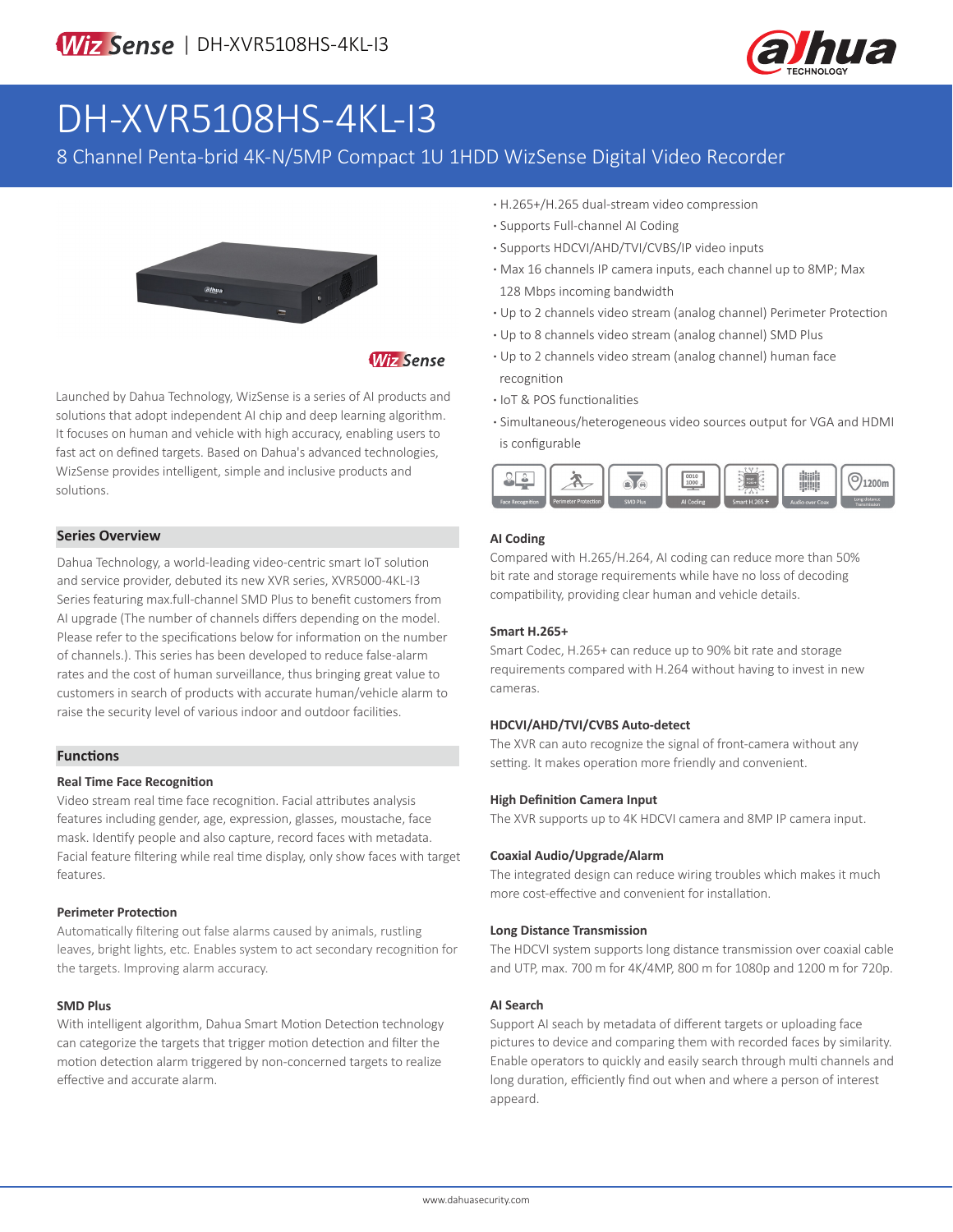## Wiz Sense | DH-XVR5108HS-4KL-13

#### **Technical Specification** System Main Processor **Embedded processor** Operating System Embedded Linux Perimeter Protection Perimeter Performance AI by Recorder (Number of Channels) 2 channels Face Detection Face Attributes 6 attributes: Gender, age groups (6), glasses, expressions (8), face mask, beard, with up to four detection panels displayed at the same time. Face Detection Performance of AI by Recorder (Number of Channels) 2 channels, and a single channel can detect up to 12 faces. Face Recognition Face Database Capacity Up to 10 face databases and 20,000 pictures. Face Recognition Performance of AI by Recorder (Number of Channels) 2 channels SMD Plus SMD Plus by Recorder Full-channel SMD Plus (AI by recorder), secondary filtering for human and motor vehicle SMD Plus, reducing false alarms caused by leaves, rain and lighting condition change Audio and Video Analog Camera Input 8 channels, BNC: adaptive access by default; HDCVI, AHD, TVI and CVBS access can be configured. Camera Input 1. CVI: 4K, 6MP, 5MP, 4MP, 1080p@25/30 fps, 720p@50/60 fps, 720p@25/30 fps. 2. TVI: 4K, 5MP, 4MP, 3MP, 1080p@25/30, 720p@25/30 fps. 3. AHD: 4K, 5MP, 4MP, 3MP, 1080p@25/30, 720p@25/30 fps. IP Camera Input 8+8 channels, each channel up to 8MP \*After IP channels are added beyond the existing channels, the AI Function (IVS, SMD, FACE) will be disabled. Encoding Capacity All channel 4K (1 fps–7 fps); 6MP (1 fps–10 fps); 5MP (1 fps–12 fps); 4K-N, 4MP/3MP (1 fps–15 fps); 4M-N/1080p/720p/960H/D1/CIF (1 fps–25/30 fps); Dual-stream Supported (960H (1 fps–15 fps); D1/CIF (1 fps–25/30 fps)). Video Frame Rate PAL: 1 fps–25 fps. NTSC: 1 fps–30 fps. Video Bit Rate 32 Kbps–6144 Kbps Per Channel Audio Sampling 8 KHz, 16 bit Per Channel Audio Bit Rate 64 Kbps Per Channel Bit Rate Type Video stream and composite stream. Video Output 1 HDMI ,1 VGA HDMI: 3840 × 2160, 1920 × 1080, 1280 × 1024, 1280 × 720 VGA: 1920 × 1080, 1280 × 1024, 1280 × 720 \*Simultaneous/heterogeneous video sources output for VGA and HDMI is configurable. Multi-screen Display When IP extension mode not enabled: 1/4/8/9 When IP extension mode enabled: 1/4/8/9/16

| Third-party Camera Access  | Onvif, RTSP, Panasonic, Sony, Axis, Arecont, Pelco, Canon,<br>Samsung                                                      |  |  |  |
|----------------------------|----------------------------------------------------------------------------------------------------------------------------|--|--|--|
| Compression Standard       |                                                                                                                            |  |  |  |
| Video Compression          | AI Coding/H.265+/H.265/H.264+/H.264                                                                                        |  |  |  |
| Audio Compression          | G.711A/G.711u/PCM                                                                                                          |  |  |  |
| Network                    |                                                                                                                            |  |  |  |
| Network Protocol           | HTTP, HTTPS, TCP/IP, IPv4, RTSP, UDP, SMTP, NTP, DHCP,<br>DNS, DDNS, P2P                                                   |  |  |  |
| <b>Mobile Phone Access</b> | iPhone, iPad, Android                                                                                                      |  |  |  |
| Interoperability           | ONVIF 16.12, CGI Conformant                                                                                                |  |  |  |
| Browser                    | Chrome, IE9 or above, Firefox                                                                                              |  |  |  |
| Network Mode               | Single-address mode                                                                                                        |  |  |  |
| Recording Playback         |                                                                                                                            |  |  |  |
| <b>Record Mode</b>         | Manual, Schedule (General, Continuous), MD (Video<br>detection: Motion Detection, Video Loss, Tampering),<br>Alarm, Stop   |  |  |  |
| Recording Playback         | 1/4/09                                                                                                                     |  |  |  |
| Backup Method              | <b>USB Device/Network</b>                                                                                                  |  |  |  |
| Playback Mode              | Instant playback, general playback, event playback, tag<br>playback, smart playback (face and motion detection)            |  |  |  |
| Alarm                      |                                                                                                                            |  |  |  |
| General Alarm              | Motion detection, Video Loss, tampering, and local<br>alarm                                                                |  |  |  |
| Anomaly Alarm              | No disk, disk error, low space, offline, ip conflict, MAC<br>conflict                                                      |  |  |  |
| Intelligent Alarm          | Face detection, face recognition, perimeter protection                                                                     |  |  |  |
| Alarm Linkage              | Record, snapshot (panoramic), IPC external alarm<br>output, access controller, voice prompt, buzzer, log,<br>preset, email |  |  |  |
| Ports                      |                                                                                                                            |  |  |  |
| Audio Input                | 1, RCA (external)<br>8, BNC (coaxial)                                                                                      |  |  |  |
| Audio Output               | 1, RCA                                                                                                                     |  |  |  |
| Two-way Talk               | Yes (share the same audio input with the first channel)                                                                    |  |  |  |
| HDD Interface              | 1 SATA Port, up to 16TB for a single HDD, the maximum<br>HDD capacity varies with environment temperature                  |  |  |  |
| RS-485                     | 1 Port, for PTZ Control                                                                                                    |  |  |  |
| USB                        | 2 USB Ports (1 USB 2.0, 1 USB 3.0)                                                                                         |  |  |  |
| HDMI                       | 1                                                                                                                          |  |  |  |
| VGA                        | 1                                                                                                                          |  |  |  |
| Network Port               | 1 (10/100/1000 Mbps Ethernet port, RJ-45)                                                                                  |  |  |  |
| General                    |                                                                                                                            |  |  |  |
| Power Supply               | DC12V, 2A                                                                                                                  |  |  |  |
| Power Consumption          | Lower than 10 W                                                                                                            |  |  |  |
| Net Weight                 | 0.9 kg (1.98 lb)                                                                                                           |  |  |  |
| Gross Weight               | 1.5 kg (3.31 lb)                                                                                                           |  |  |  |